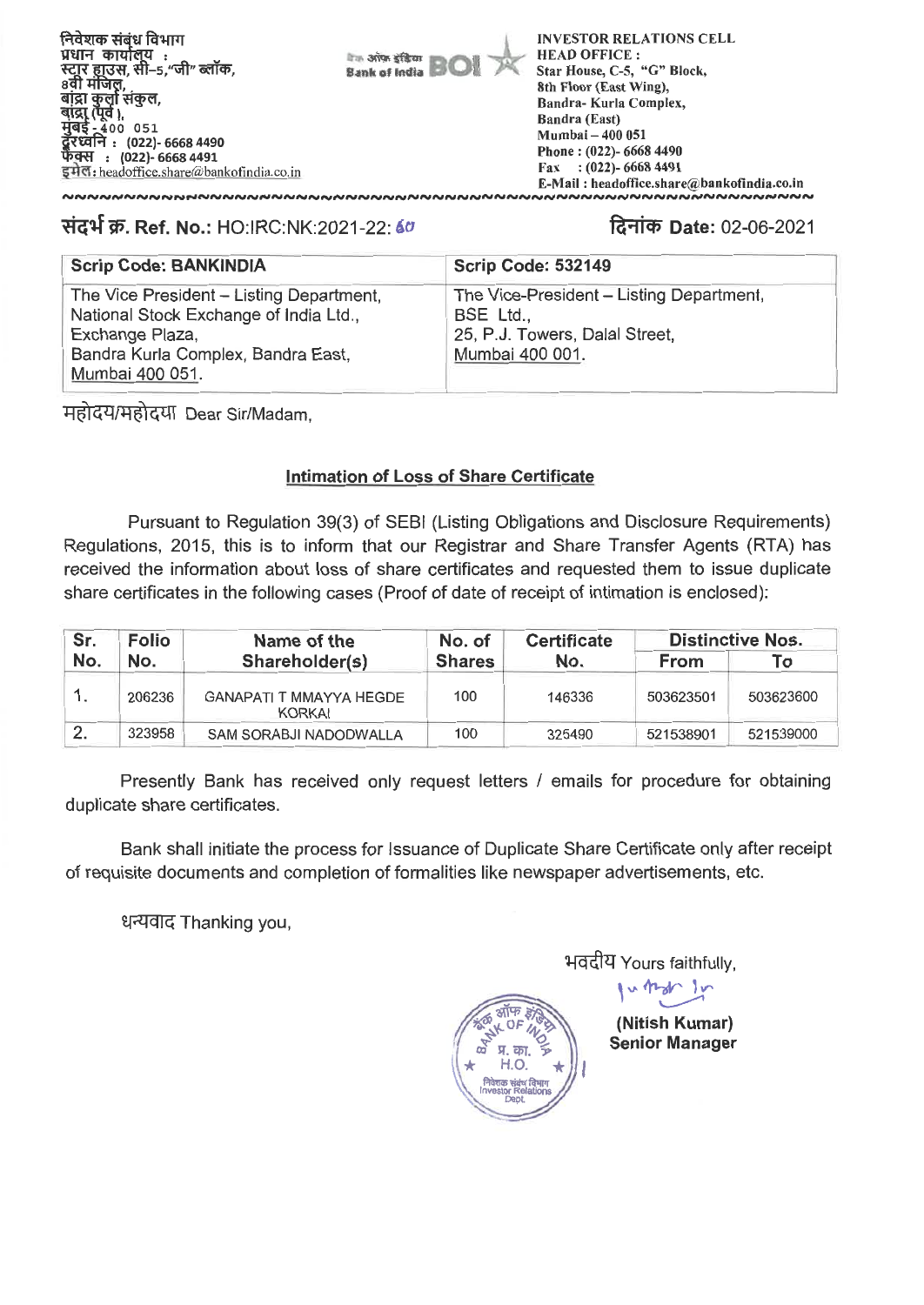## **Investor Relations Department**

| From:                           | bssduplicate@bigshareonline.com                                                                                    |
|---------------------------------|--------------------------------------------------------------------------------------------------------------------|
| Sent:                           | Tuesday, June 1, 2021 5:37 PM                                                                                      |
| To:                             | Rajesh Venkataraj Upadhya; Investor Relations Department                                                           |
| Cc:                             | ganesh@bigshareonline.com; jibu@bigshareonline.com;<br>bhagwan@bigshareonline.com; bssduplicate@bigshareonline.com |
| Subject:<br><b>Attachments:</b> | Duplicate Share Intimations Received On: 20210601<br>534329.pdf                                                    |
|                                 |                                                                                                                    |



#### Dear Sir/Ma'am,

Please be informed that in terms of the provisions of the SEBI (LODR) Regulations, 2015, the Company is required to submit information regarding loss of share certificates and issue of duplicate certificates, to the stock exchange within two days of its getting information. Further, the said intimation has to be filed only through the mode of NEAPS filing for NSE and on listing.bseindia.com for BSE and not via hard copy submission.

#### kajcen

Accordingly, we are sharing herewith the receipt of the following request for loss of share certificate of the Company by shareholders, to enable you to comply with the said regulatory requirement within the timelines prescribed.

| <b>Client Name</b>                      | Cert.<br>No<br>APPROXIMATELY ALTERNATION CONTINUES. | Dist. No<br>From<br>All hanges the party and | Dist. NO.<br>To | Folio<br>No. | Quantity | Name                                            |
|-----------------------------------------|-----------------------------------------------------|----------------------------------------------|-----------------|--------------|----------|-------------------------------------------------|
| <b>BANK OF INDIA -</b><br><b>EQUITY</b> | 146336                                              | 503623501                                    | 503623600       | 206236       | 100      | <b>GANAPATI T MMAYYA HEGDE</b><br><b>KORKAI</b> |

Should you have any queries in respect of the aforesaid instruction kindly revert back.

Regards, a rm

# Bigshare Services Pvt. Ltd. **Endeal the product of the Services Pvt.** Ltd. **Endeal the Services**

ing to stidia com to BSE and nor hall tard convictions.

containally we are shorting herewitt the recorpt of the Tall Pilm public contains the count of the Contains the Pilm notiolders, to earn the you to comply with the said regulation in

**CONTRACTOR** 

the net yeth transport was to pay as well to the most in the to-

**DAMA TELL LIBRARY AT ISLE** 

**UVent Nam** 

**THE SEAR**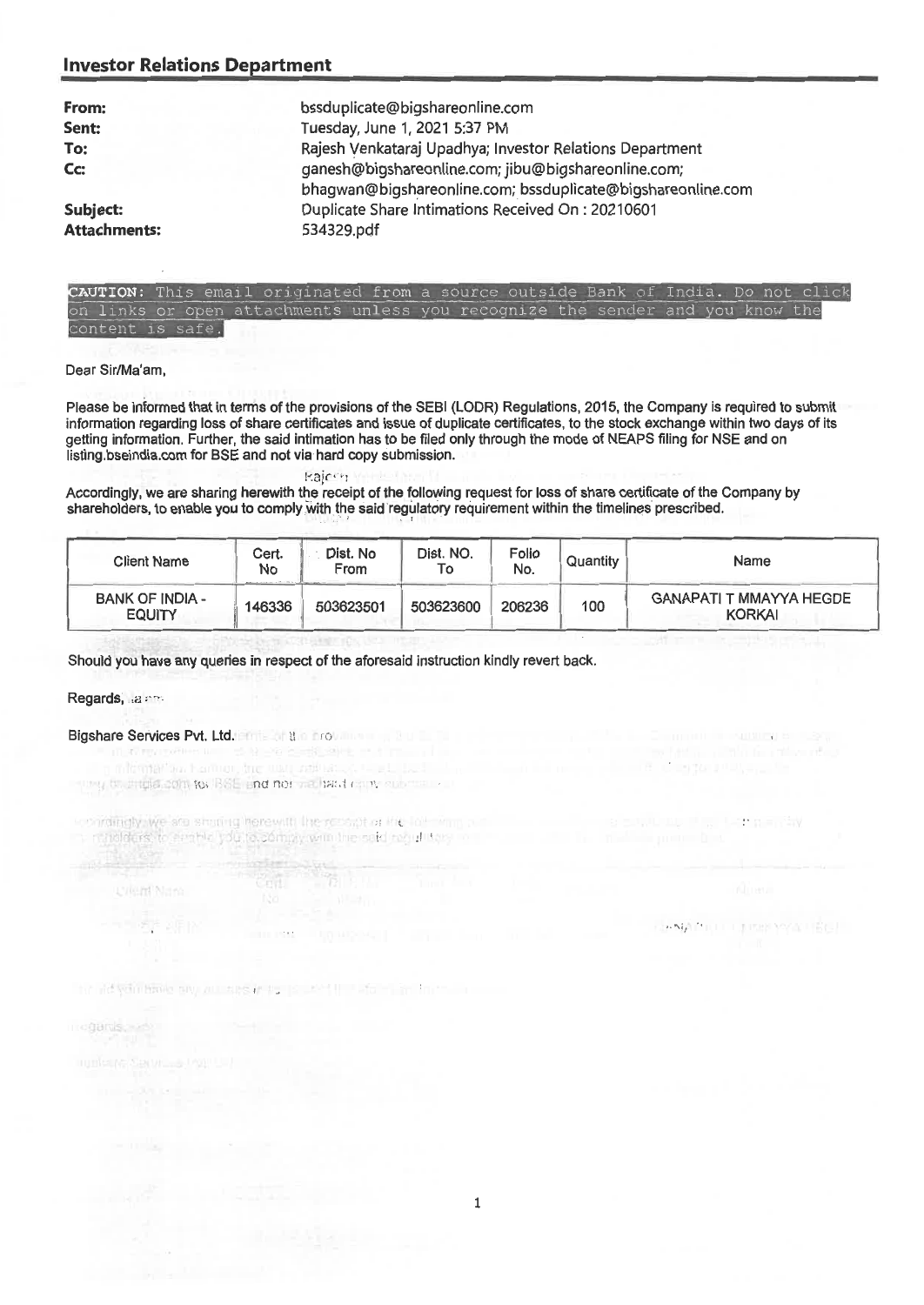### **APPLICATION TO TRANSFER OF SHARE CERTIFICATE (S)**

## **BANK OF INDIA**

To: Bigshare Services Pvt. Ltd1<sup>st</sup>. Floor, Bharat Tin Works buildingOpp. Vasant Oasis, Makwana Road, Marol, Andheri (East), Mumbai 400059. DU668

From: SmtSheelaNayak. House No. 77- C, RuktniniNilaya, AgasebagliSirsi (N.K) Pin: 581403. Karnataka State

**534329** 

Dear Sir.

 $x_1 = x_2$ 

**1r** 

SUB: Issue of duplicate cum transfer of Share certificates of GanapatiTimmayyaHegde, Korlkal&SarojiniGanapatiHegde.

My name is SheelaNayak W/0 ShriDayanandNayak, residing at the above address and my Mobile no. is8218650901. Email of my husband is nayak dayanand1@rediffmail.coml am the claimant / successor for share transfer.

I regret to inform the demise of my father late Shri, GanapatiTimmayyaHegde, Korlkai on 02-07-2019and my mother Late Smt, SarojiniGanapatiHegde, died on 23-02-2003. They are holding one folio No. - 206236, Quantity 100 shares, in BANK OF INDIA.

They have left behind two daughters (1) Smt. SheelaNayak (Wife of DayanandNayak) and (2) Smt. Krupa Murthy, (wife of B D Narayan Murthy). Both are married, I have Certificate for Surviving family members, issued by Revenue Department. We have got certificate of Succession along with Affidavit / Consent / NOC from my sister for share transfer in my name. We have death certificates of my father and mother. FIR was lodged at my home town for missing of original share certificate.

I have taken lot of pain to compile all the required data, I hope it is complete in all respect. Mail me if you need any additional data. Requesting you to issue me duplicate share certificate.

the correspondence SIRSI (North Kanara) Date: 36052021.

Krajai Minthy, (wite ai

1500000000

- Problet

|  |             | <b>BIGSHARE SERVICES PVT. LTD.</b><br>RECEIVED<br>Subject to Verification |  |
|--|-------------|---------------------------------------------------------------------------|--|
|  | 01 JUN 2021 |                                                                           |  |
|  |             |                                                                           |  |

SheelaNayak

(Claimant)

**Aluther** 

- Enclosures<sup>t</sup> and the sea
	- 1. Transmission form duly filled and signed.
	- -2. Affidavit for claiming title duly notarized.
	- **3.** Death certificate of both the existing shareholders . Affidavit for dual name.
- $4.$  FIR complaint lodged at my place with acknowledgement.

Sidnasetto Gua

S. **Self;attested PAU card copy** of all the **legal heirs, witnesses & sureties.**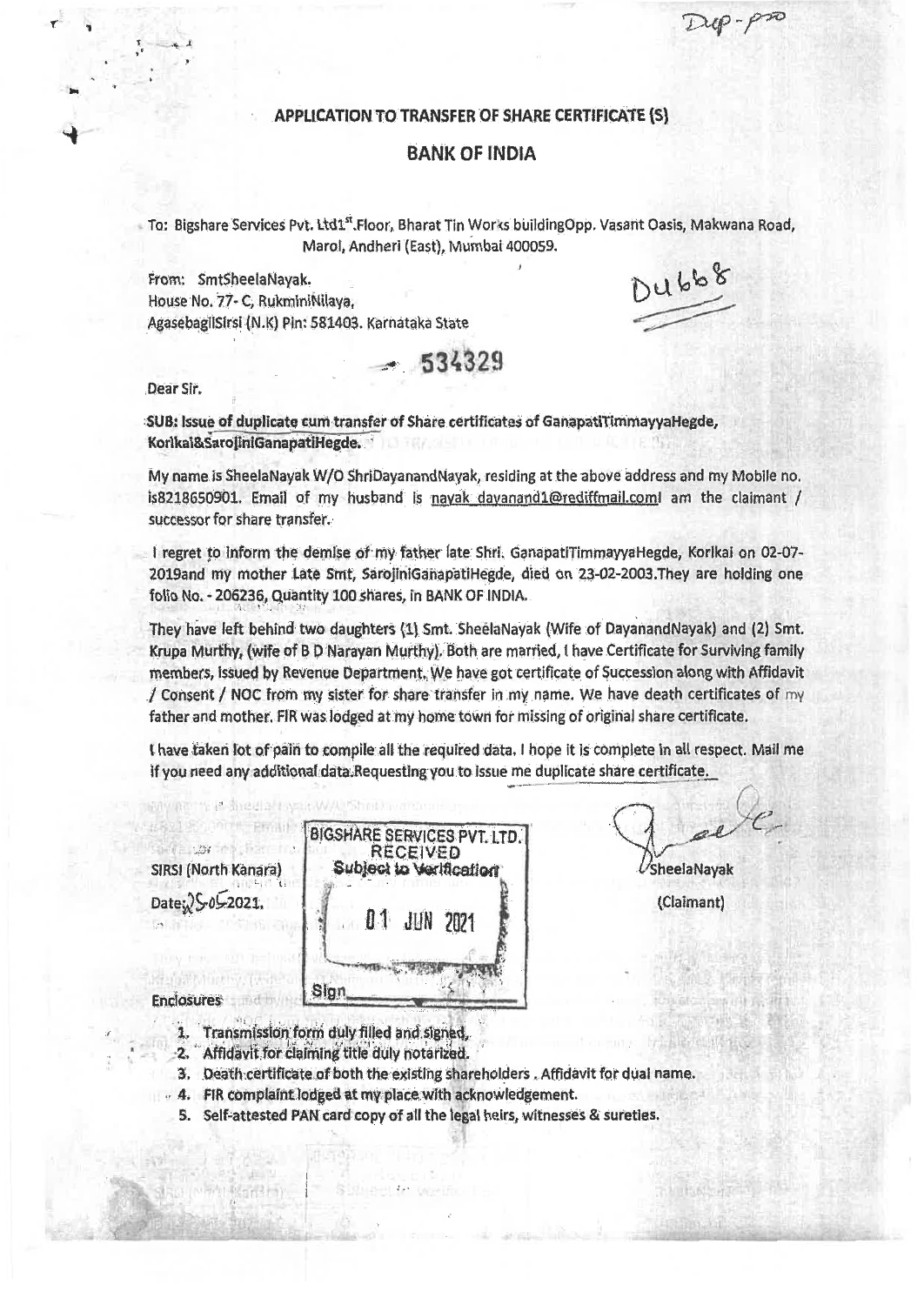#### **Investor Relations Department**

| From:               | bssduplicate@bigshareonline.com                                                                                    |
|---------------------|--------------------------------------------------------------------------------------------------------------------|
| Sent:               | Wednesday, June 2, 2021 1:53 PM                                                                                    |
| To:                 | Rajesh Venkataraj Upadhya; Investor Relations Department                                                           |
| Cc:                 | ganesh@bigshareonline.com; jibu@bigshareonline.com;<br>bhagwan@bigshareonline.com; Bssduplicate@Bigshareonline.Com |
| Subject:            | Duplicate Share Intimations Received On: 20210602                                                                  |
| <b>Attachments:</b> | 534384.pdf                                                                                                         |



#### Dear Sir/Ma'am,

#### vestor Relations Department

Please be informed that in terms of the provisions of the SEBI (LODR) Regulations, 2015, the Company is required to submit information regarding loss of share certificates and issue of duplicate certificates, to the stock exchange within two days of its getting information. Further, the said intimation has to be filed only through the mode of NEAPS filing for NSE and on listing.bseindia.com for BSE and not via hard copy submission.

Accordingly, we are sharing herewith the receipt of the following request for loss of share certificate of the Company by shareholders, to enable you to comply with the said regulatory requirement within the timelines prescribed.

| ∴ Client Name                   | [Cert. No. Dist. No From   Dist. NO. To. Folio No.   Quantity |           |        |     | Name                   |
|---------------------------------|---------------------------------------------------------------|-----------|--------|-----|------------------------|
| BANK OF INDIA - EQUITY   325490 | 521538901                                                     | 521539000 | 323958 | 100 | SAM SORABJI NADODWALLA |

#### Should you have any queries in respect of the aforesaid instruction kindly revert back.

Regards,

#### Bigshare Services Pvt. Ltd.

right be mioni en road in terras of the provision for the fill for a new **E cruitive required la France** a punction regarding to is of charactering to start the at the control avanne within two days of its esting information. Fur her, the said infimation has to be filed in a state of the state of the state of the state of the submission. mention NE 179 fains for NSE and on

TIGHT THAT LET IT MAY IT

Accordingly, we site shorting herewith the receipt of the following contact the contact to the multistation of the Computivity tinuisholders, to enable visito comply with the said terror up ...

Client Name Cert-No. Dr., 40 Liuk **ANKIOF INDIA - FOU TY**  $775 - 77$ 

od have any quant Finglands Com

Ill note: Services PVF Lid